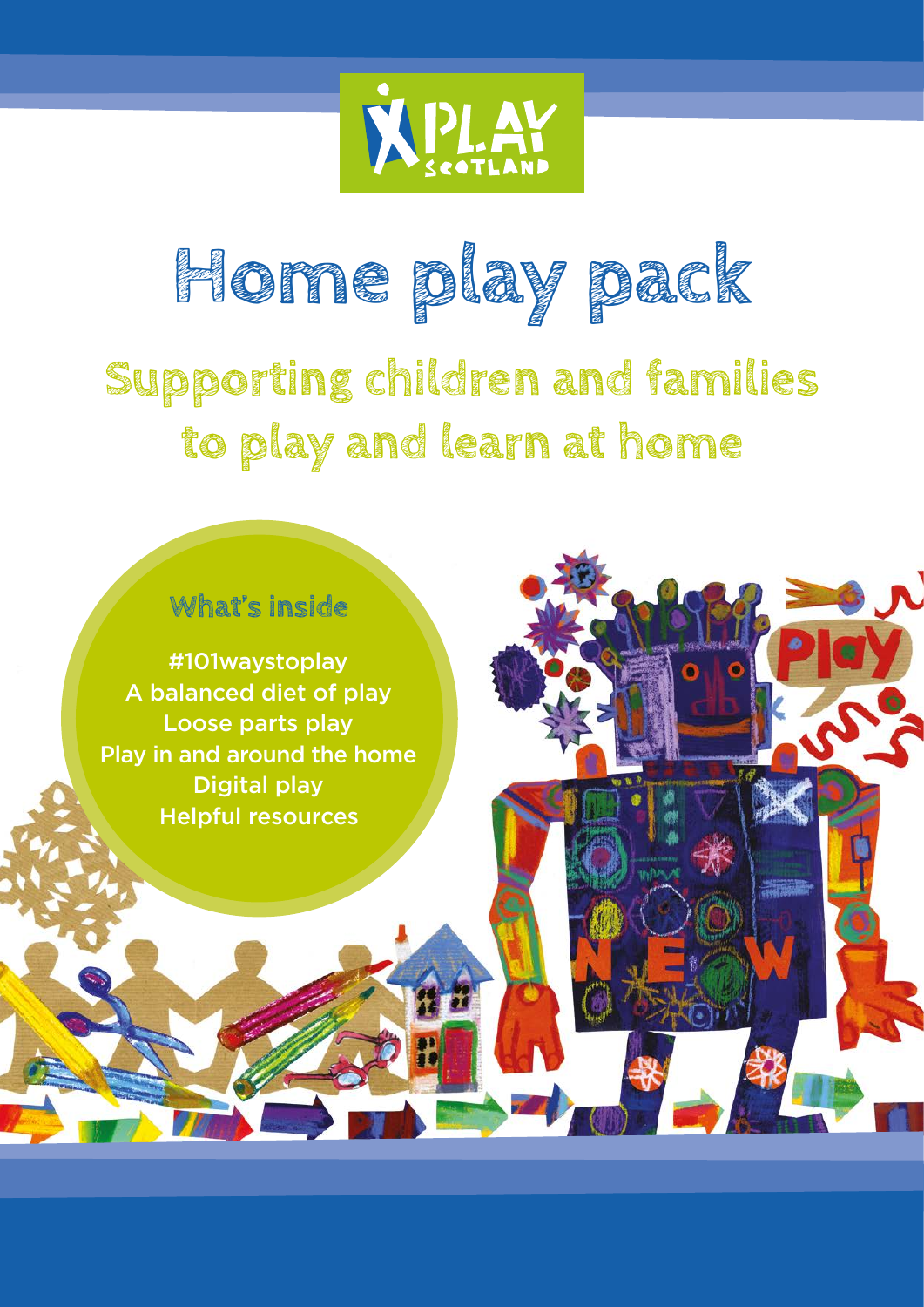



## **Working and playing at home**

As I've tried to navigate working from home with a 3 year old, I've been rediscovering what it is to be playful all over again.

Although I've written and researched about play, this has reminded me of the nature of it in real life. The first day of moving between episodes of play that last (at a maximum) 15 minutes, was a challenge! But as I did this, I realised what helped me as a parent: a playful mind-set.

There is an incredible amount of play and learning ideas generated and shared through social media; this can be brilliant for giving us ideas but can also make parents feel as if they are supposed to be teachers, play workers as well as parents (who may well be working). It can also feel as though we need to have an endless supply of materials and resources with which to play. As I've been reminded – all resources become boring pretty quickly if we don't think of new ways to play with them and those with only one predetermined purpose become redundant even more quickly.

Keeping a playful mind-set is not only helping keep my child interested, it's making things much more fun for me too! I'm a big advocate for adults playing and we need it more than ever at the moment. Some starter thoughts are below but you will have your own ideas! I'm off to make a slip 'n' slide for a princess…

- **Explore…** (rooms, objects, toys, natural materials, technologies or apps…)
- **What would happen if…?** (We turned this upside down? We put this in a different place? We made this fly? We added water?)
- **How might...** (I make this go faster? I make this more colourful? I make this out of that?)



Louise Scott-Mckie Parent, Lecturer ITE, Board Director of Play Scotland

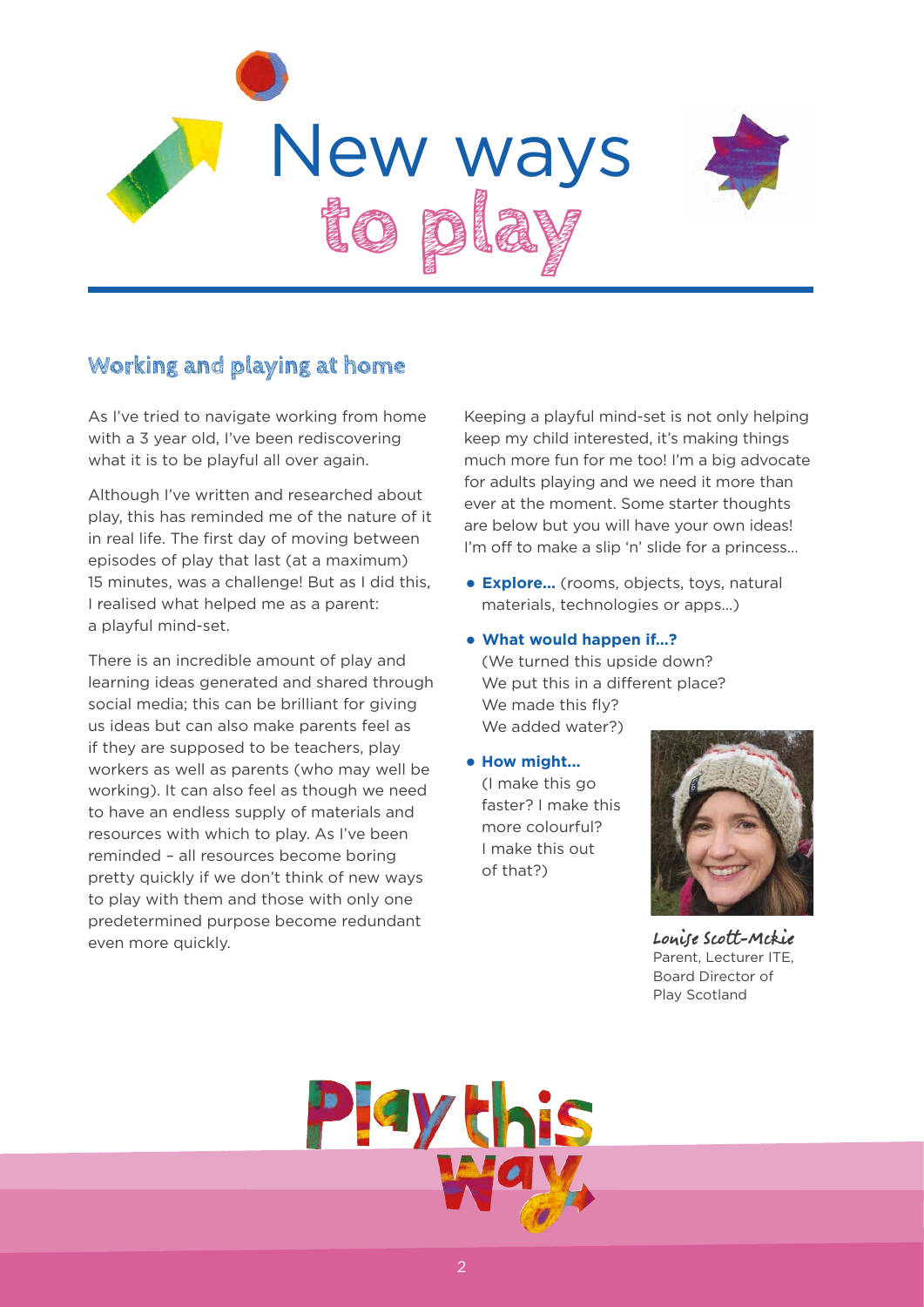

- **• What happens when children are playing and why is it important**
- **• Great ideas for playing in and around the home**
- **• Loose parts play with free and low cost resources**
- **• Top tips and helpful websites.**

The COVID-19 pandemic is having a significant impact on family life.

The "new normal" is putting a lot of pressure on parents as many are working from home, home schooling as well as playing with their children and teens. For children and young people, the necessary restrictions are making it even more difficult for them to get on with their very important business of playing, everyday!

**Enabling children and families to play in and around their homes has never been more important or more challenging. It is vitally important that parents set aside time to give undivided attention to their children. We realise that parents can feel under pressure, but even just spending 30 minutes per day together without the distractions of a phone or laptop can make a huge difference. Showing care and affection in families is so important to support everyone to manage this new situation.**

We know children need play to thrive and make sense of their world and that play supports their mental and physical health and wellbeing. Play Scotland have created this pack and our **#101waystoplay** campaign in order to support children and families to stimulate their imagination, creativity and play time. Many ideas can be led and carried out by children themselves, with very little adult support and some are good fun for all the family! Many are suitable for indoors or confined spaces, and most are low cost or free.

## **Make time for play, and enjoy!**

Follow us on Facebook and Twitter for more playful ideas everyday. Twitter **[www.Twitter.com/Playscotland](http://www.Twitter.com/Playscotland)** Facebook **[www.facebook.com/nationalplayscotland](http://www.facebook.com/nationalplayscotland)**



Marguerite Hunter Blair CEO Play Scotland

## **"I like nonsense, it wakes up the brain cells."**  Dr. Seuss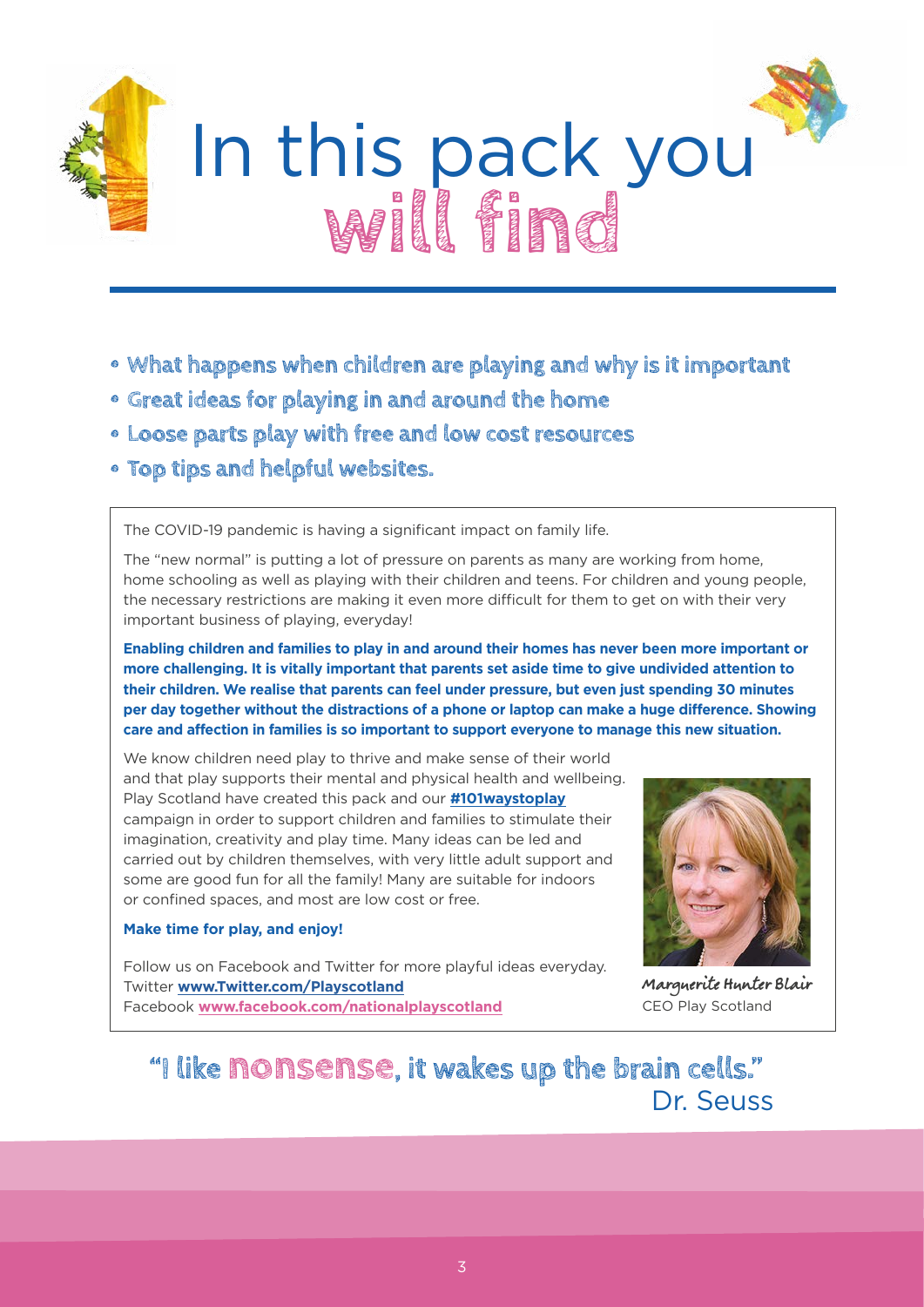

We know that play is a life-enhancing experience. Play builds children's capacity to thrive despite stress and adversity in their lives. "Just playing" can help build more resilient children.

- Play builds health and wellbeing being active through play helps children physically and emotionally, contributing to their health and happiness
- Play builds brain development and supports a range of learning skills
- Play builds resilience playing boosts children's confidence, creativity, problem-solving skills and perseverance, enabling them to cope with stress and challenges throughout life.

As they grow and develop, play offers children the opportunity to develop a range of physical, emotional and social skills, helping them make sense of the world they find themselves in.

**Children from a very young age take part in lots of different types of play. From early games such as peek-a-boo to more complex dramatic role play, to just "hanging out", children and young people are learning to communicate and build relationships. So many skills are best learned through play.**

**Contact with nature, including through outdoor play, has been associated with children's ability to concentrate and be self-disciplined.**

**The physical activity involved in play can increase fitness, while also helping improve brain development and learning.**

**Allowing children the time and freedom to play freely, completing their chosen activities in their own time and to their own satisfaction, promotes the development of concentration and attention.**

**The evidence demonstrates the importance of play in the development of language skills, problem solving, gaining perspective, representational skills, memory and creativity.**

**Playing with arts and crafts gives children the opportunity to develop finger and hand muscles and fine motor skills required for hand-writing.**

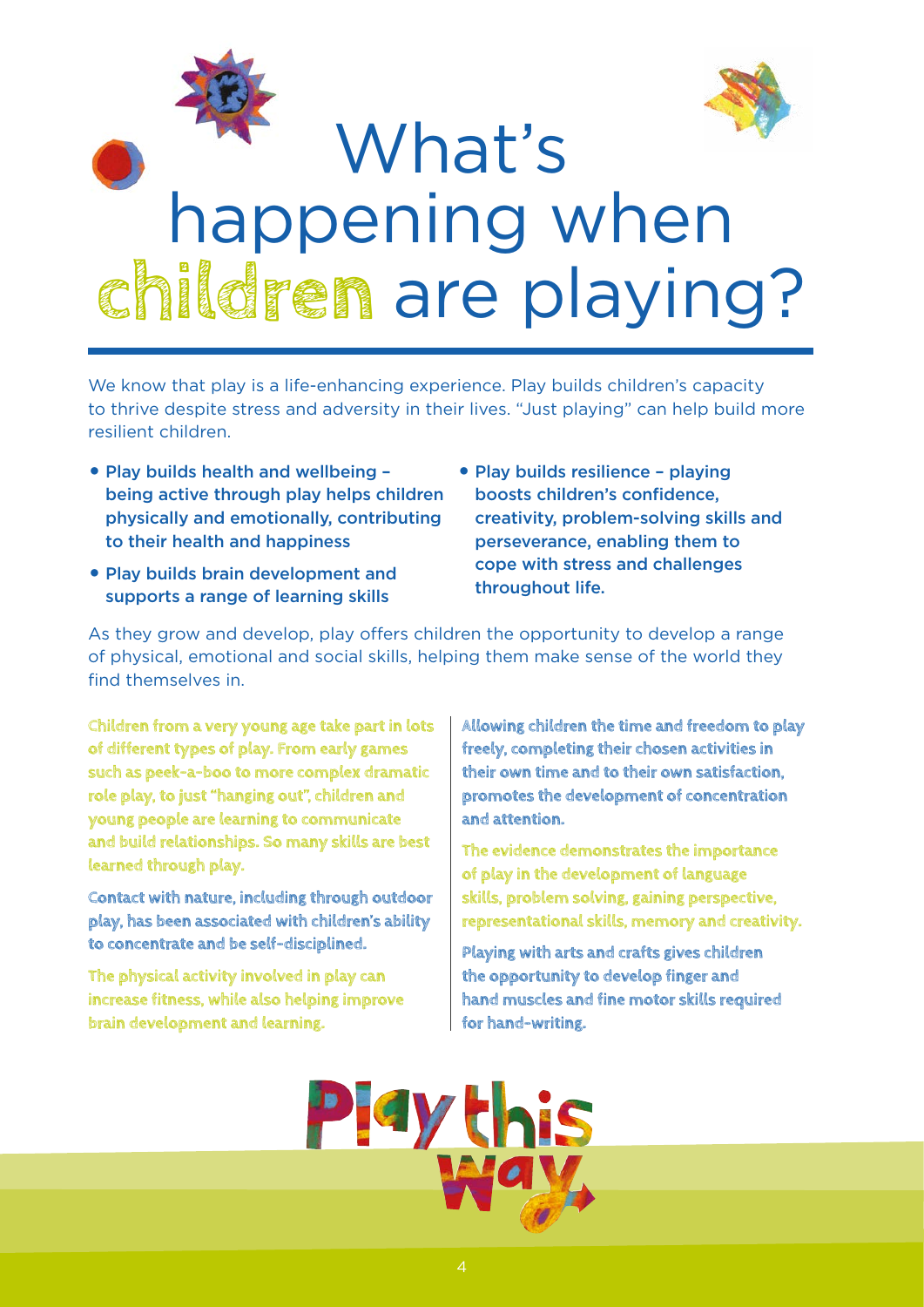**"When you take away the phone and email and you don't have a million things to run around to, it allows your mind the space to think more expansively about the things that matter."**  Ewan McGregor, actor

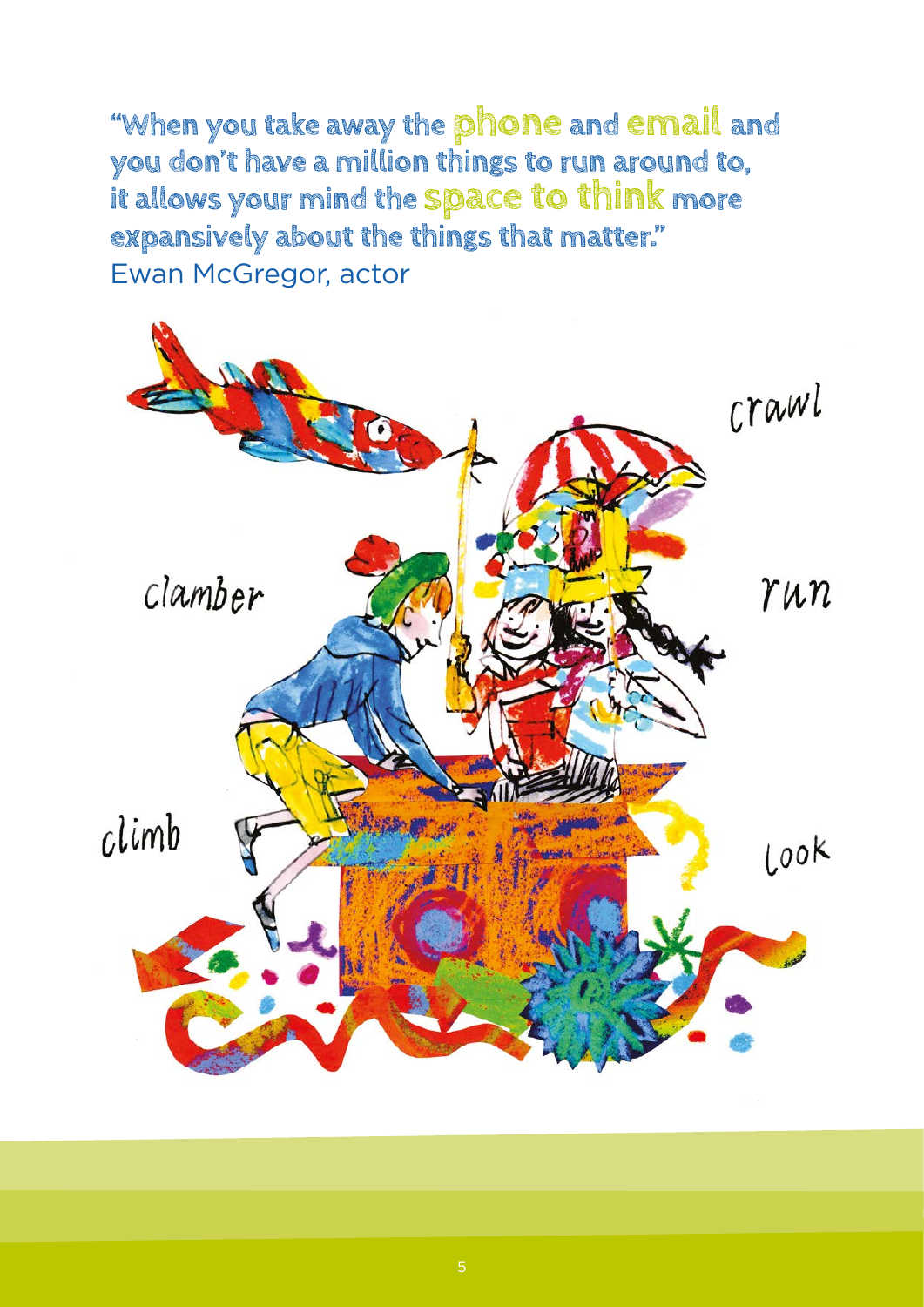

## Playing covers a wide range of activities. Sometimes parents worry that their children aren't playing enough or aren't getting enough of the 'right' kind of play.

A good balance of play experiences could be seen as a healthy play diet.

If you think about what you eat, a balanced diet helps to make sure you are fit, healthy, enjoying the pleasure of food, and the social experiences of eating together. Cake, chocolate and fast food are ok sometimes but not if they are the main ingredient!

It's the same with play. To be happy and healthy, to learn and develop, children need a range of play opportunities, indoors and out, some sociable, some active, some adventurous and some relaxing.

Here are some of the kinds of play children can get up to in and around the home. Older children don't always refer to what they are doing as 'play' – and either do adults – but most of us have things that we choose to do, in our free time that makes us feel happier. Often, that could be described as play.

**Making things:** drawing, painting, building things, making models, making dens outside.

**Riding around:** cycling, skateboarding, skating, using a scooter.

**Quiet play:** day dreaming, imagining, inventing, hiding, chilling.

**Reading:** reading books or magazines.

**Getting wet or mucky:** playing in mud or rain, digging, water fights.

**Interactive digital playing:** hanging out with friends online, computer games, smartphone/tablet apps, social media (including posting pictures, comments, videos and blogs online).

**Active play:** informal games, running, jumping, handstands, chasing, skipping.

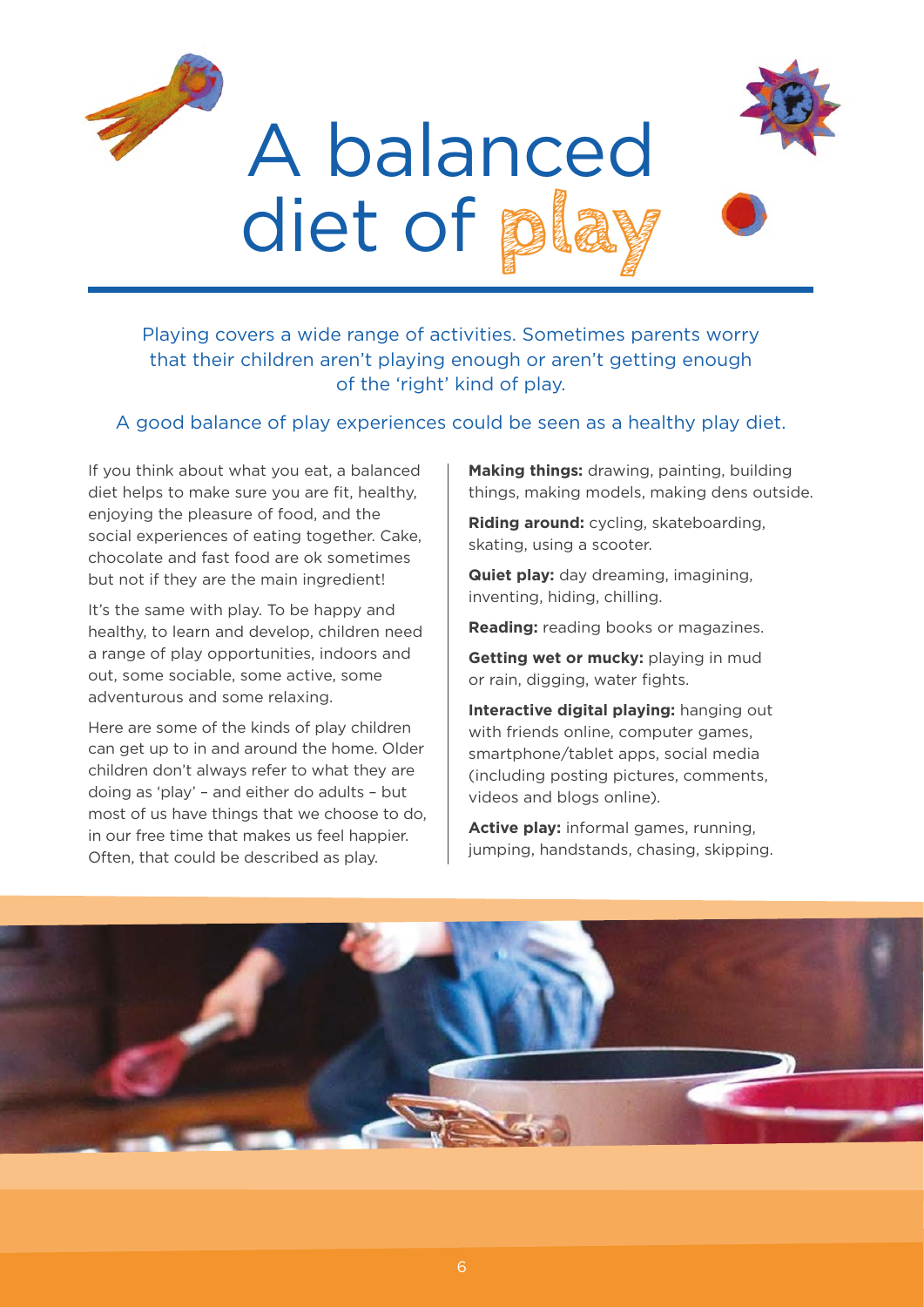

## **Getting started**

Children play and learn all through childhood, and just because your baby can't talk, doesn't mean they're not learning. Babies, toddlers and even older children learn all the time through watching and listening. Try to be playful and sing, joke and have fun with your child when you can. Think of asking "what if?" or "lets explore" to start play off.

## **Messy play**

Children really love messy play. Play with things that your child can get their hands into – something as simple as a bowl of water or sand can be fun to a child. Keep messy play to one area in your house and put down a plastic sheet or newspapers. If you can, take messy play outdoors.

## **Leave the clearing up**

Don't get too worried about having a tidy house. The mess will still be there tomorrow. Children and tidy homes just do not often go together!

## **Be creative**

Children don't just play with toys. Children love playing with household items such as pans, wooden spoons, and sponges (see suggestions in loose parts section). Leave your child to choose what to use and how to use it, for example, a sheet thrown over a table or chairs makes a great den.

## **Helping out**

Young children love helping around the house. What may seem like boring chores to you can be fun as well as a real learning experience for your child. It may take longer but getting meals ready, clearing up, washing up and matching socks can be good fun when you do them together.

## **Free play**

Sometimes children need help with toys or puzzles but it's also OK for children to play on their own. When your child plays alone, they're learning how to keep themselves occupied. When children play with brothers or sisters they often make up games and learn how to get on with others.

## **Get out in local spaces**

Getting outdoors is important for children's mental and physical health, and its good for adults too. If you can, go outside every day. Walking, cycling and scooting are great exercise too.

## **Look after yourself**

Being a parent isn't always easy, so it's important to look after yourself as well as your child. Make sure you have people to talk to when you need to and get time to yourself – even if it's only a cup of tea and reading a magazine while your child's playing.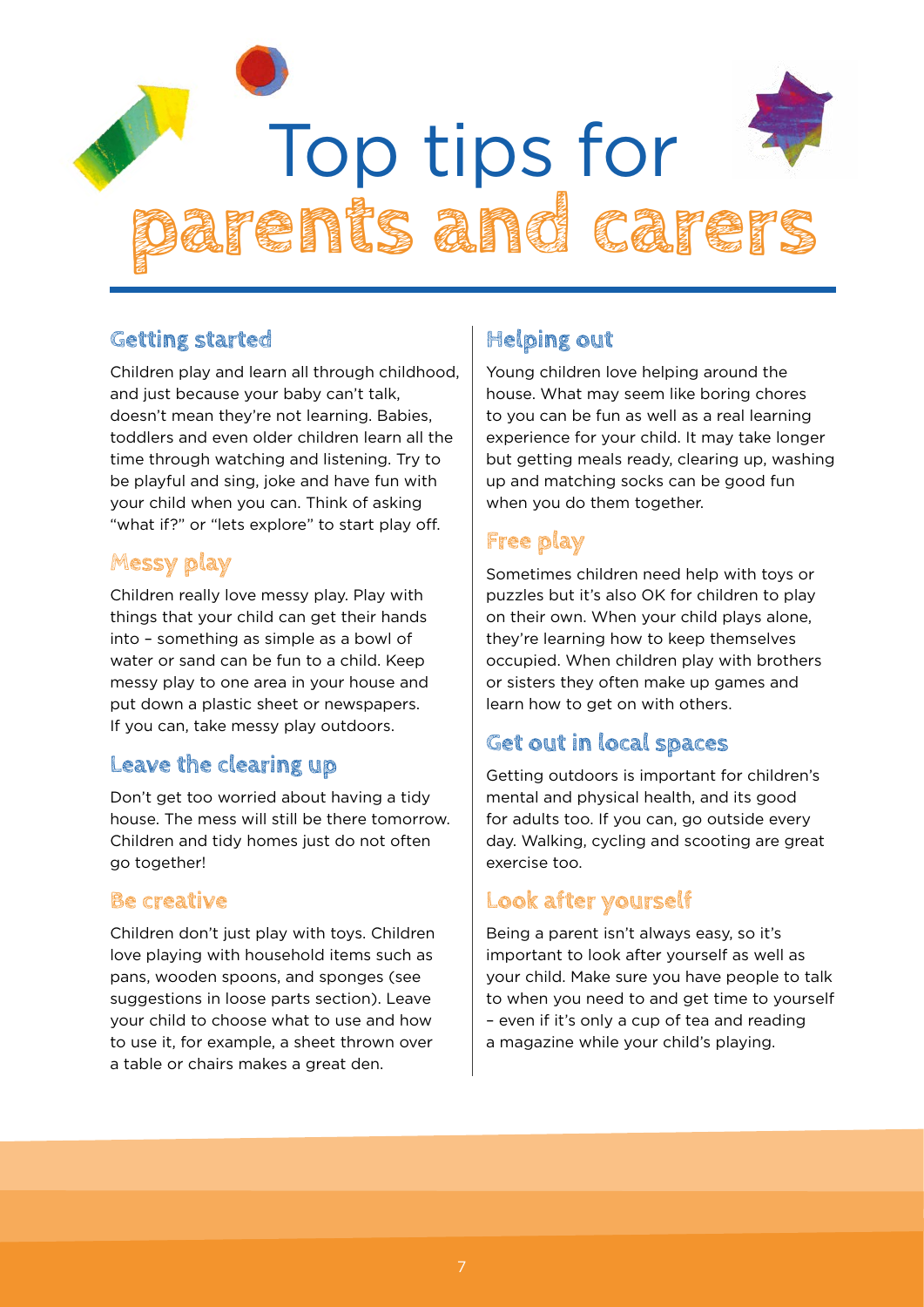

# to get children playing in and around the home

| Drama time                                                                                                                                                                            | Just dance                                                                                                                                                                                                  |  |
|---------------------------------------------------------------------------------------------------------------------------------------------------------------------------------------|-------------------------------------------------------------------------------------------------------------------------------------------------------------------------------------------------------------|--|
| Make up a play to perform to an imaginary<br>audience and/or another family member.<br>Dress up if you can, and make tickets<br>and posters to tell people about<br>your performance. | On your own or with your family, just get<br>moving. Can you put on your own silent<br>disco? Why not make up a new routine<br>to your favourite song. Dancing makes us<br>happier, and its great exercise. |  |
| <b>Board games</b>                                                                                                                                                                    | <b>Small world play</b>                                                                                                                                                                                     |  |
| Board games are sometimes a blast from<br>the past but lots of fun can be had by<br>pulling out old favourites, or even just<br>a pack of cards.                                      | Make up some stories and adventures<br>using your favourite action figures and toy<br>animals. Or anything really. You can even<br>make your own characters - think Forky<br>in Toy Story 4:)               |  |
|                                                                                                                                                                                       |                                                                                                                                                                                                             |  |
| Imaginative play                                                                                                                                                                      | Ideas pot                                                                                                                                                                                                   |  |
| Be a fire breathing dragon, cast spells<br>and do magic. Use props that you can<br>find in your house.                                                                                | Use a jar or container and have children<br>come up with play ideas. When they say<br>they are bored, they can choose to do an<br>activity from the jar. Encourage them to<br>keep adding to the pot.       |  |
| <b>Play stop the clock</b>                                                                                                                                                            | Indoor basketball                                                                                                                                                                                           |  |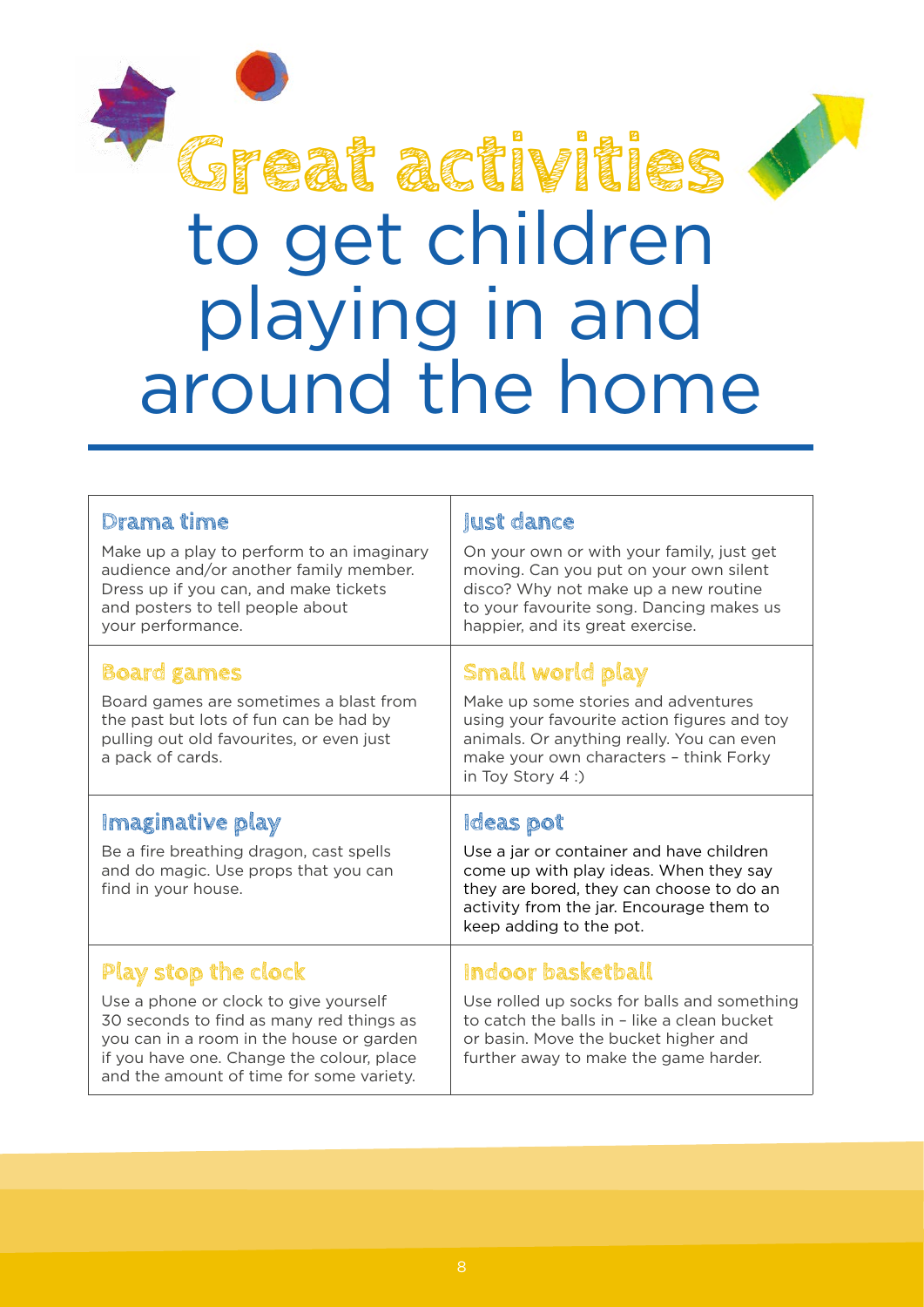## **Make a den**

Whether inside or out, big or small, building a den is a great fun activity. You can make a den out of things you might have in the house, sheets/towels, cardboard boxes. Be as creative as you can. **Is there a secret door to your den? Or a password?**

| Take in turns story telling                    | Make an indoor obstacle course               |
|------------------------------------------------|----------------------------------------------|
| One person starts the story with the first     | You can use cushions, pillows, small tables, |
| sentence, then the next person leads on        | hula hoops. Make a balance beam by           |
| the story with another sentence and so on.     | marking a line on the floor with tape if you |
| Keep going around until you get to the end     | have it. Make stations where you have to lie |
| of your story.                                 | low, jog on the spot, do star jumps          |
| Indoor scavenger hunt                          | Indoor exercise                              |
| First to find these items in the house - ball, | Lead a yoga/exercise/zumba class for         |
| key, sock, shoe, hat, pencil, cup and add      | your family. Make it your own and have       |
| vour own items.                                | lots of fun.                                 |

## **Making play fun for everyone**

**Is everyone included?** There are lots of ways to adapt games so no-one is left out, and children are often really good at finding their own solutions to this. Although it is important that no one feels left out all the time, children don't always have to play together all the time either and it can be difficult to manage this. With older children, having some time for everyone to do their own thing is important, and adults shouldn't feel the need to come up with ideas to amuse or occupy children all the time. Make an ideas pot and allow children to come up with their own activities.

## **"Activity has very low risks for most children and young people; however, the risk of poor health from inactivity is very high."**

Chief Medical Officers – Start Active, Stay Active Report

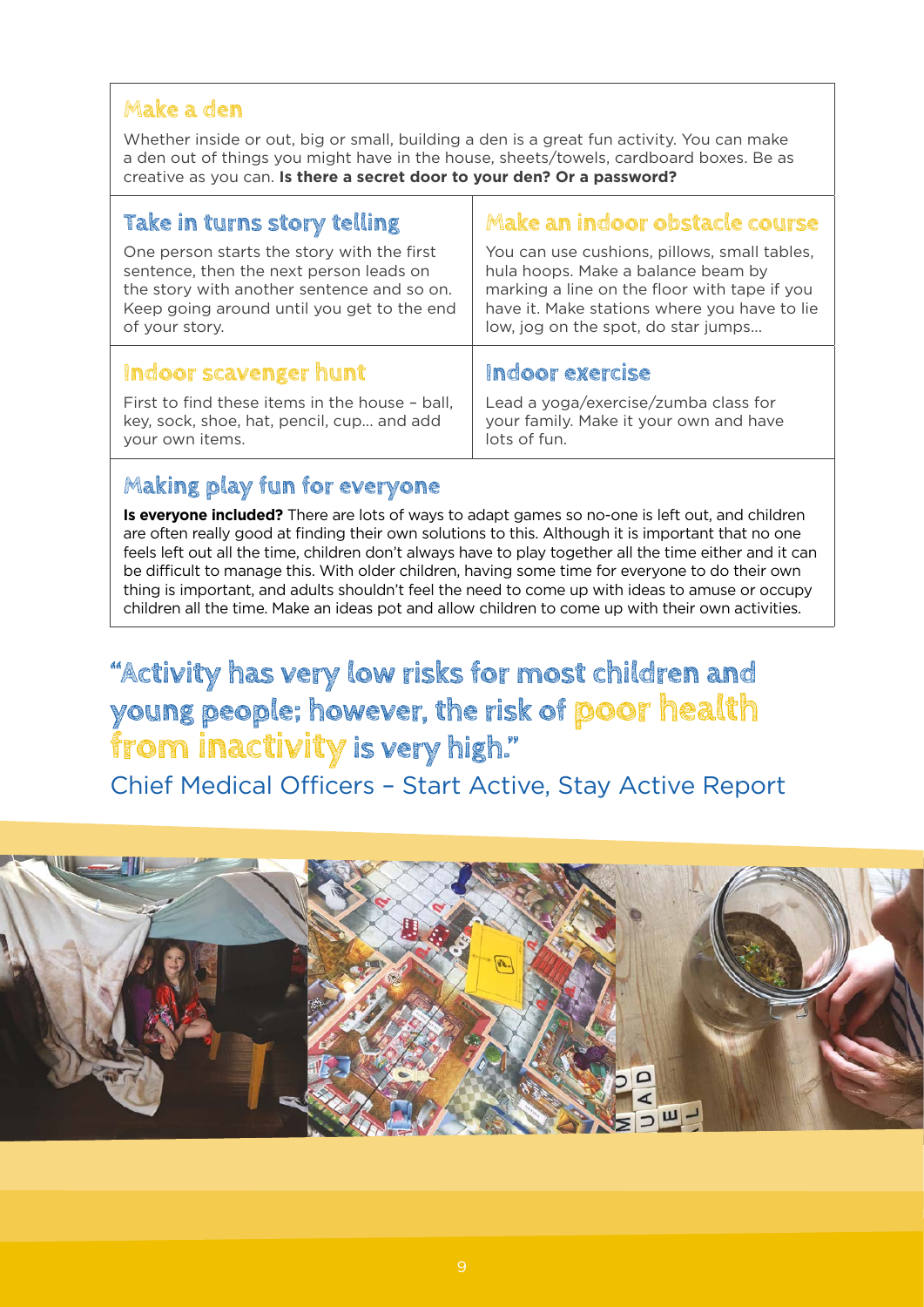

Even if we can't get out much at the moment, it is important for children to go outside for some time every day. There are lots of benefits, even if it is only for a short time. When you go outside, please bear in mind current physical distancing guidance and wash your hands when you come in.

## [www.gov.scot/publications/coronavirus-covid-19-staying-at-home-and-away](http://www.gov.scot/publications/coronavirus-covid-19-staying-at-home-and-away-from-others-social-distancin)[from-others-social-distancing](http://www.gov.scot/publications/coronavirus-covid-19-staying-at-home-and-away-from-others-social-distancin)

- Reduced stress
- Increased creativity and problem-solving
- Being physically active

Being in nature can reduce negative feelings such as anger and stress. Being outside makes you feel better and at the same time actually contributes to your physical wellbeing, reducing blood pressure, heart rate, muscle tension and the production of stress hormones. So pretty good for stressed out parents as well as for the children!

Children need contact with the natural world to support their health and development and build resilience – even if it is for a short time daily.

It is sometimes difficult to make this seem like fun for children when they are used to being in the house.

- Benefits range from:
	- Learning about the world around us
	- Children's learning is enhanced
	- Children's ability to focus and concentrate is improved.

## **Get a bit more nature into your day – some everyday tips**

- Dress for the weather! If children can stay warm and dry they will be happier outside
- Stop to look at a view or up to the sky
- Play I spy or go on a 'bear hunt'
- Take up stargazing! Can you see pictures in the stars?
- How about an evening walk with the children? Some parents find an evening walk is a great way to settle down in the evening, making for a better night's sleep and chance to talk.

## **"Time in nature is not leisure time; it's an essential investment in our children's health (and also, by the way, in our own)."**

Richard Louv, author and journalist best known for his 2005 book *Last Child in the Woods: Saving Our Children From Nature-Deficit Disorder.*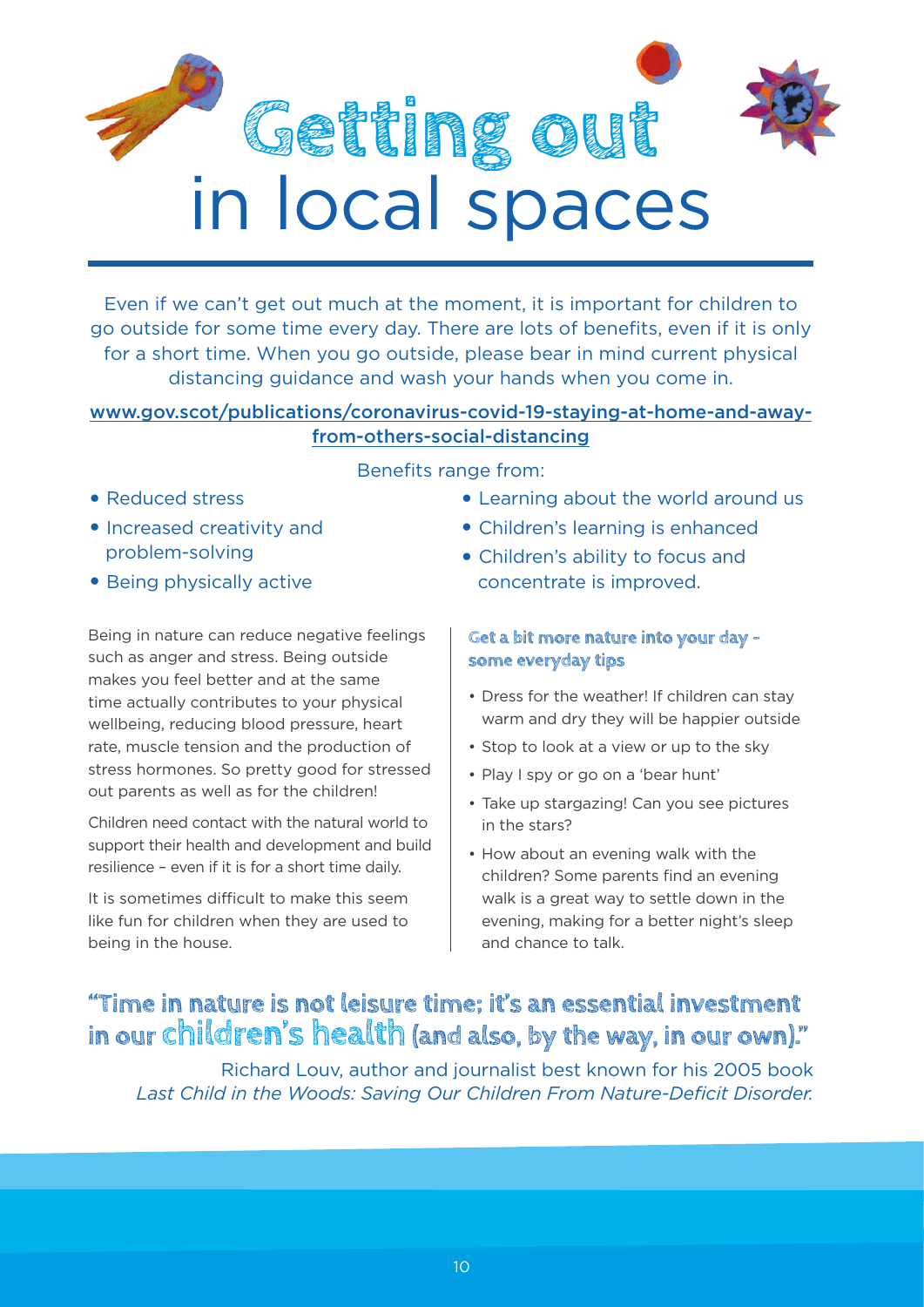

No, not as odd as it sounds! Loose parts are simply any items children can use to play with, in a very flexible way, to move, manipulate, build and create. Loose parts are different from many toys in that they can be used in endless ways and there is no right and wrong way to use them.

Children and young people will play with loose parts in different ways depending on their age, ability and stage of development. Babies and young children start by holding items and usually try to put them in their mouth. With babies and young children care must always be taken when using loose parts that the materials cannot be swallowed.

Playing with loose parts helps children discover more about their world by learning about natural and manmade materials with different textures, shapes, colours and uses. Playing like this can also help with early counting, matching and sorting, hand to eye co-ordination and problem solving.

Many items good for play can be found in and around the home. A box can become a robot, a car, a house and even a space rocket! The possibilities are endless.

### **Some examples of easily found loose parts**

**Around the house:** Basin, basket, blankets, clean buckets, cardboard, clothes pegs, foam sponges, hats & accessories, lampshades, old clothes, potato masher, pillows, plastic bottles, sheets, shoe laces, sieve, string, tin foil, trays, wooden spoon, wool.

**Around the local area:** Feathers, leaves, pinecones, pebbles, sand, shells, sticks, twigs.

**Creative and messy play items:** Bottle tops, cardboard boxes, chalk, cotton wool, corks, marbles, old greeting cards, paint and brushes, pom poms, ribbon, wrapping paper, wallpaper, yoghurt pots.

Before you throw packaging and household items into the recycling have think about if they could be used for play. It may get messy but loose parts are a great way to keep children busy and being creative around the home.

**"Loose parts play is a wonderful opportunity for children to grow as confident, resilient, creative, socially aware young people. Children are able to develop their own ideas, work collaboratively and learn from each other."** 

Claire V. Graham, Headteacher, St Marys RC Primary School, Haddington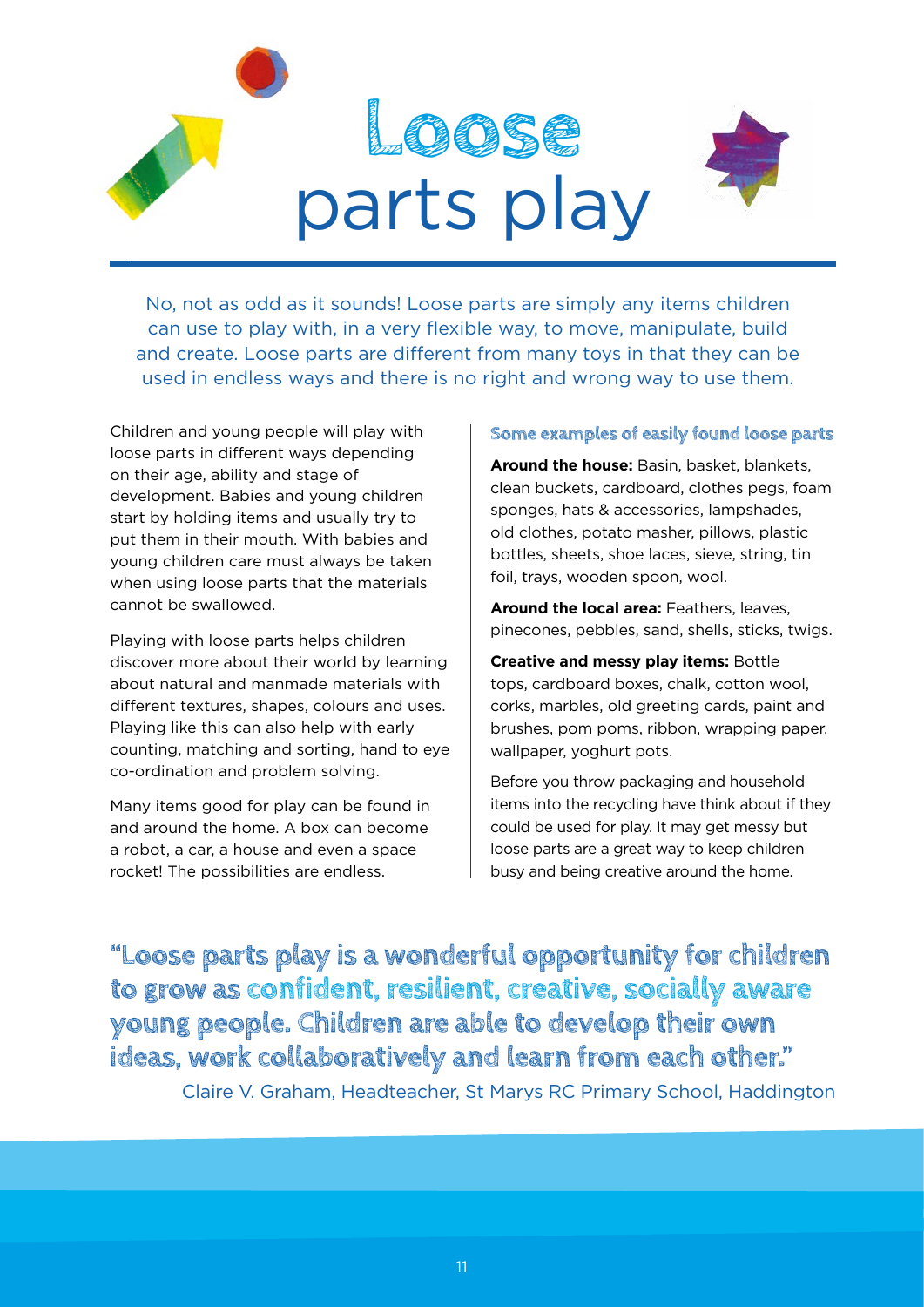

Using technology together can be a good way of starting conversations about its use and limits. Keeping in touch with family and friends through social media such as facetime, whatsapp are important ways that technology can help us feel connected with others. Children expect us to set limits and help them manage their time online in the same way they do offline.

- Digital play provides new opportunities for children's play
- The internet offers a range of exciting new possibilities for creative development, learning and fun
- Social media helps children to stay in touch with friends, make plans and feel connected
- Some children with additional support needs find digital play especially useful for these reasons.

Here are some suggestions for parents that we've found helpful.

- **Tech-free time and space:** make sure there are some tech-free places and times at home where technology is not used, such as mealtimes, bedrooms in the run up to bedtime or when you go for a walk.
- **Keep talking:** encourage your child to talk to you about how they use the internet and show you what they do. Discuss with them the kinds of things they might come across. Use tech devices in a communal area such as the living room or kitchen. It's fine to ask your children what they are doing!
- **Stay in control:** activate parental controls on your home broadband, all devices including mobile phones and games consoles. Safe search settings can also be activated on Google (and other search engines), YouTube and on entertainment sites like iTunes and iPlayer.
- **Make agreements:** agree and set boundaries with your children for internet use, including when and where they can use portable devices and for how long.
- **Set an example:** think about your own use of technology – do you put your phone away at meal times? Are you distracted by notifications instead of paying attention to the people around you? Do you limit your own time on digital technology?
- **Look up support and up-to-date information:** the NSPCC provides useful tools to help parents keep children safe online (www.nspcc.org.uk). Others, like Common Sense Media (www. commonsensemedia.org/app-reviews) provide reviews for age-appropriate apps, games and programmes.

**"Children are generally good at assessing and navigating risks when they are aware of them, but they often don't understand the reach of the internet... as well as realising images they post never actually disappear. Parents and play providers are right to take this seriously and develop safeguards."**

Chris Martin, researcher, in Play for Wales, Spring 2017.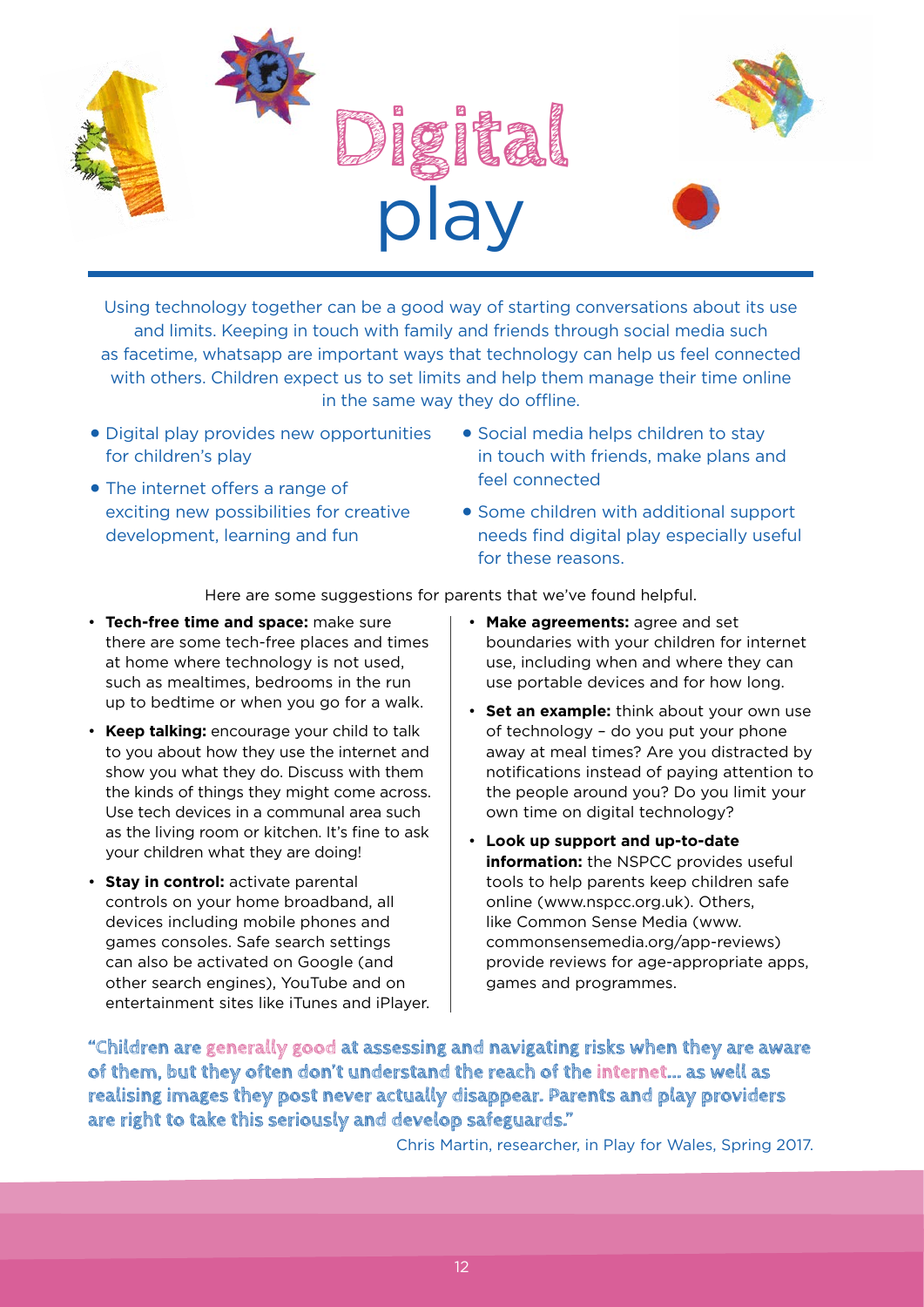



Children love to get mucky, covered in paint and stuff when playing, we call this messy play. Messy play can help develop children's senses as they explore the different textures of materials. Messy play also helps develop creativity and imagination. Remember to dress for mess… old t-shirts, aprons and cover floors with newspapers. Some of these recipes have flour in them, but please don't use flour if you don't have plenty.

## **Water play**

**What you need:**

- Water • Toys
- Basin/deep
- baking tray • Variety of plastic bottles, containers,
- Food colouring just a few drops can add interest • Bubbles can add
- funnels, sieves, jugs interest (but if skin is sensitive use a little bubble bath rather than washing up liquid)

## **What to do:**

Experiment with volume and pouring and filling and emptying containers. Add things into the water and see if they sink or float. Make up stories with toys in the water.<br>**Sponge painting** 

- Leaves try to get different shapes and sizes
	- Paper • Poster paint in

various colours

Paint the leaves then press the painted side down on paper and lift off gently.

## **Gloop**

### **What you need:**

- 2 cups cornflour
- Water
- Food colouring try mixing the colours together

## **What to do:**

Add water to the cornflour until it becomes semi firm. You will now be able to mould this in your hands but when you stop moulding this will become runny. Add more water to make it runnier and gooier. You may wish to do this over a basin!

## **Homemade play dough**

- 2 cups of plain flour
- 2 cups of water
- 1 cup of salt
- 2 tablespoons of cream of tartar
- Food colouring
- 
- 
- 

Mix together in a saucepan and bring to boil. Cook for a further two minutes until it forms a solid lump and allow to cool. Knead on a floured surface. Store in an airtight container or cling film. This should last for a few weeks. Why not

### **What you need:**

**Leaf printing Leaf printing Fig. 2.1 Sponges** (cut into various sizes and shapes)

try making fairy dough by adding some glitter.

- Paint Paper
- **What to do:**

Dip the sponges in the paint and print onto the paper to make your own colourful designs.

## **Bubble art**

- Bubble mixture:  $\frac{1}{2}$  cup washing up liquid<br> $\frac{1}{2}$  cup water  $\frac{1}{2}$  cup water
- Paint or
- powder paint
- Straw • Thin paper

### **What to do:**

Add paint to the bubble mixture, blow through a straw and once you have a bubble, gently cover with thin paper and you will have a bubble painting.

More ideas at: **[www.playscotland.org/](http://www.playscotland.org/parents-families/messy-play) [parents-families/messy-play](http://www.playscotland.org/parents-families/messy-play)**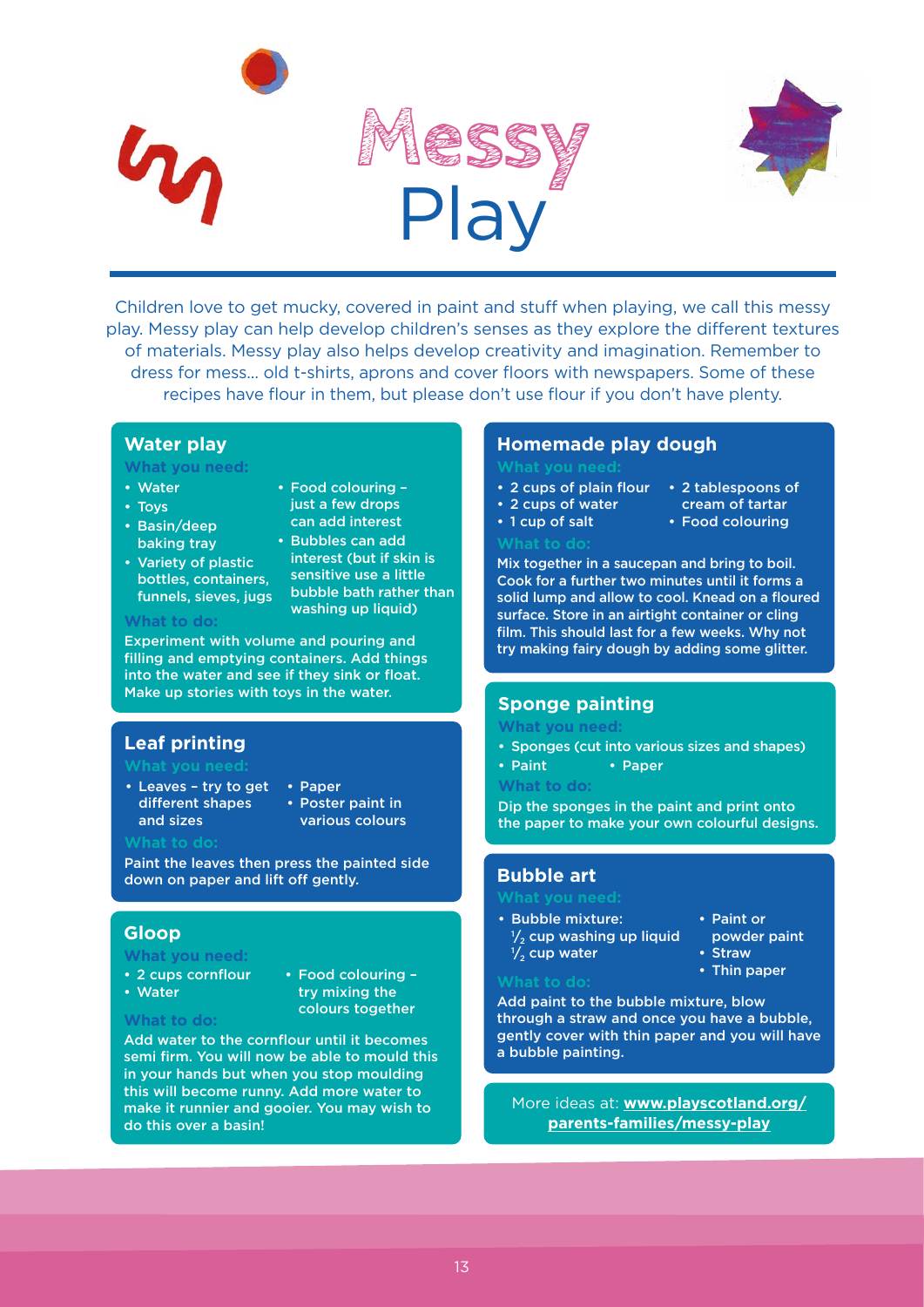



# **Useful Websites**

| <b>Child Poverty Action Group</b>            | www.cpag.org.uk/scotland         | Works to get a better life<br>for low-income families |
|----------------------------------------------|----------------------------------|-------------------------------------------------------|
| <b>Childline</b>                             | www.childline.org.uk             | Help and support<br>for children                      |
| <b>Family Lives</b><br>(formerly parentline) | www.familylives.org.uk           | Advice and support                                    |
| <b>National Autistic Society</b>             | www.autism.org.uk                | Information, support<br>and services                  |
| <b>Netmums</b>                               | www.netmums.com                  | UK website offering local<br>info, parenting advice   |
| <b>One Parent Families Scotland</b>          | www.opfs.org.uk                  | Help and support for single<br>parent families        |
| <b>Parent Network Scotland</b>               | www.parentnetworkscotland.org.uk | Support groups to meet<br>the needs of parents        |
| <b>Parenting Across Scotland</b>             | www.parentingacrossscotland.org  | Supporting children,<br>parents and families          |
| <b>Parent Club Scotland</b>                  | www.parentclub.scot              | Information and resources<br>for parents              |
| <b>Scottish Book Trust</b>                   | www.scottishbooktrust.com        | Promoting reading and<br>writing for everyone         |
| <b>Young Scot</b>                            | www.young.scot                   | Opportunities and incentives<br>for 11-26 yr olds     |
| <b>YouthLink Scotland</b>                    | www.youthlinkscotland.org        | The agency for youthwork                              |

## **"Play is our brain's favourite way of learning"**  Diane Ackerman, poet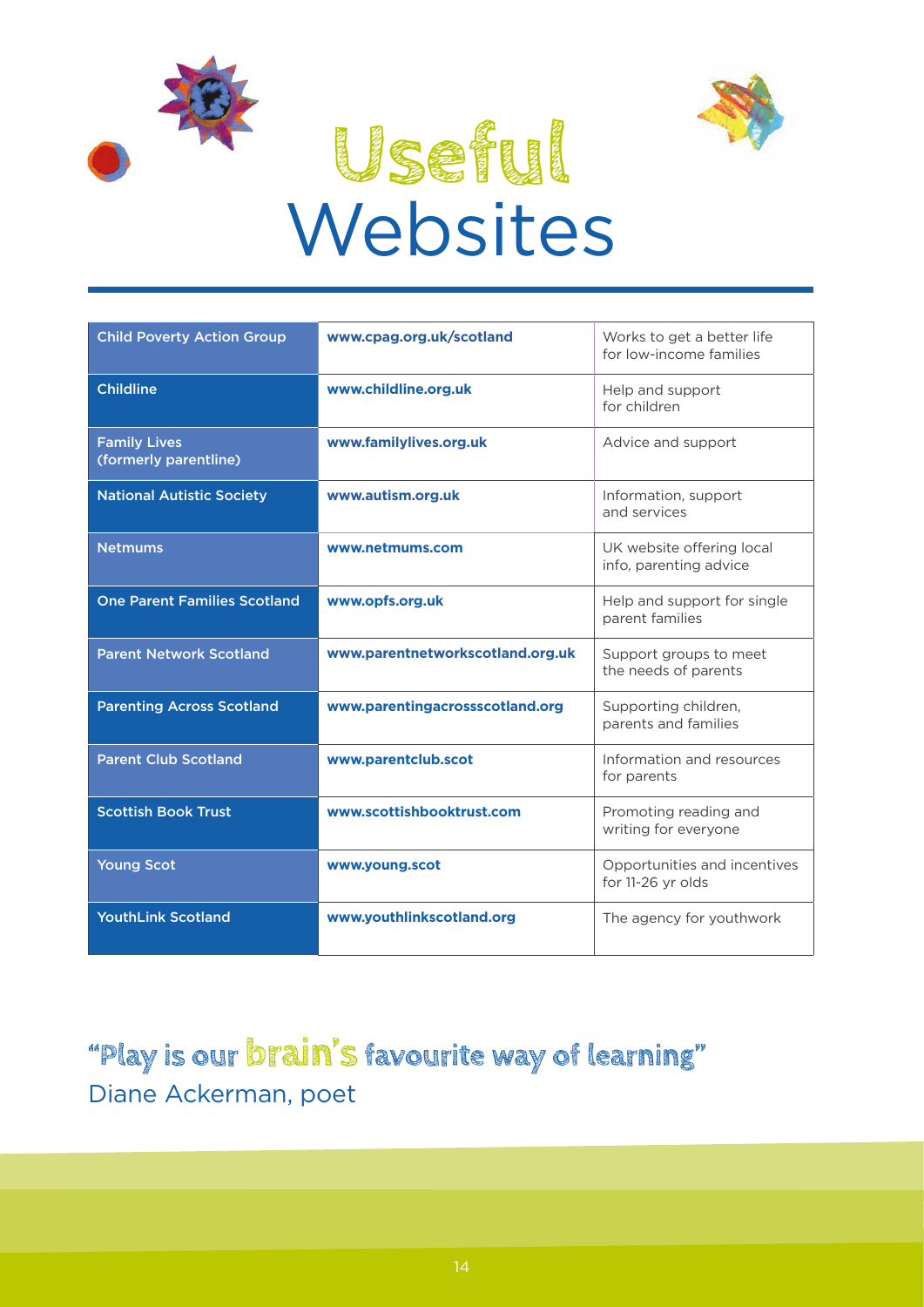

## **Slow down your breathing**

It sounds like a simple thing, but when you feel stressed try to slow down your breathing and take deeper breaths. Focus on your breathing and try to take your mind off what's worrying you at the moment and calm yourself down. Even just doing this for a few minutes can help you feel less stressed. Recognise that feeling stressed and the physical effects of it are your bodies way of coping. Understanding this is a step towards feeling better.

## **Speak to someone**

If you are feeling stressed, it often helps to speak to a friend or family member. Speaking about what is causing you worry can sometimes make it seem a bit easier. Also, try to ask how they are doing too, often people are worried about the same things and it helps us not to feel so alone. Video chats are great, but if you can't do that an old fashioned phone call is great for sharing your worries.

If you don't have someone you can talk to, you could try keeping a diary of your thoughts and worries. Sometimes writing things down can help 'unload' your mind.

## **Treat yourself**

Do something that you think might make yourself feel better, whether it's wearing your favourite top or making your favourite meal or have your favourite hot drink if you can. Write down something you want to do in the future and keep it somewhere safe. Look at photos of things you enjoy, and try to relax.

## **Laughter is the best medicine**

It is a cliché but if you can take your mind off what you are worried about for a bit. Distract yourself by watching, reading or listening to something funny. It might not work for long, but a bit of light relief is good.

## **Try to rest**

Stress can often be caused by taking too much stressful information in and feeling that you can't do anything about it. Try to take a break from listening to news, social media or stories that worry you for a while before you go to bed. Colouring or reading can be good for calming down before going to sleep.

## **Get some exercise**

If you can get outside, getting fresh air can really help with stress. Walking, cycling or scooting are all great exercise. Getting outdoors is also very important for children (see getting out in local spaces). A walk at the end of the day uses up energy and might help everyone sleep better.

## **Support is on hand...**

These ideas don't sort out the problem, but hopefully they will make stressful feelings more manageable. There are people you can call if you are still feeling stressed and overwhelmed such as **Parentline Scotland on 08000 28 22 33**